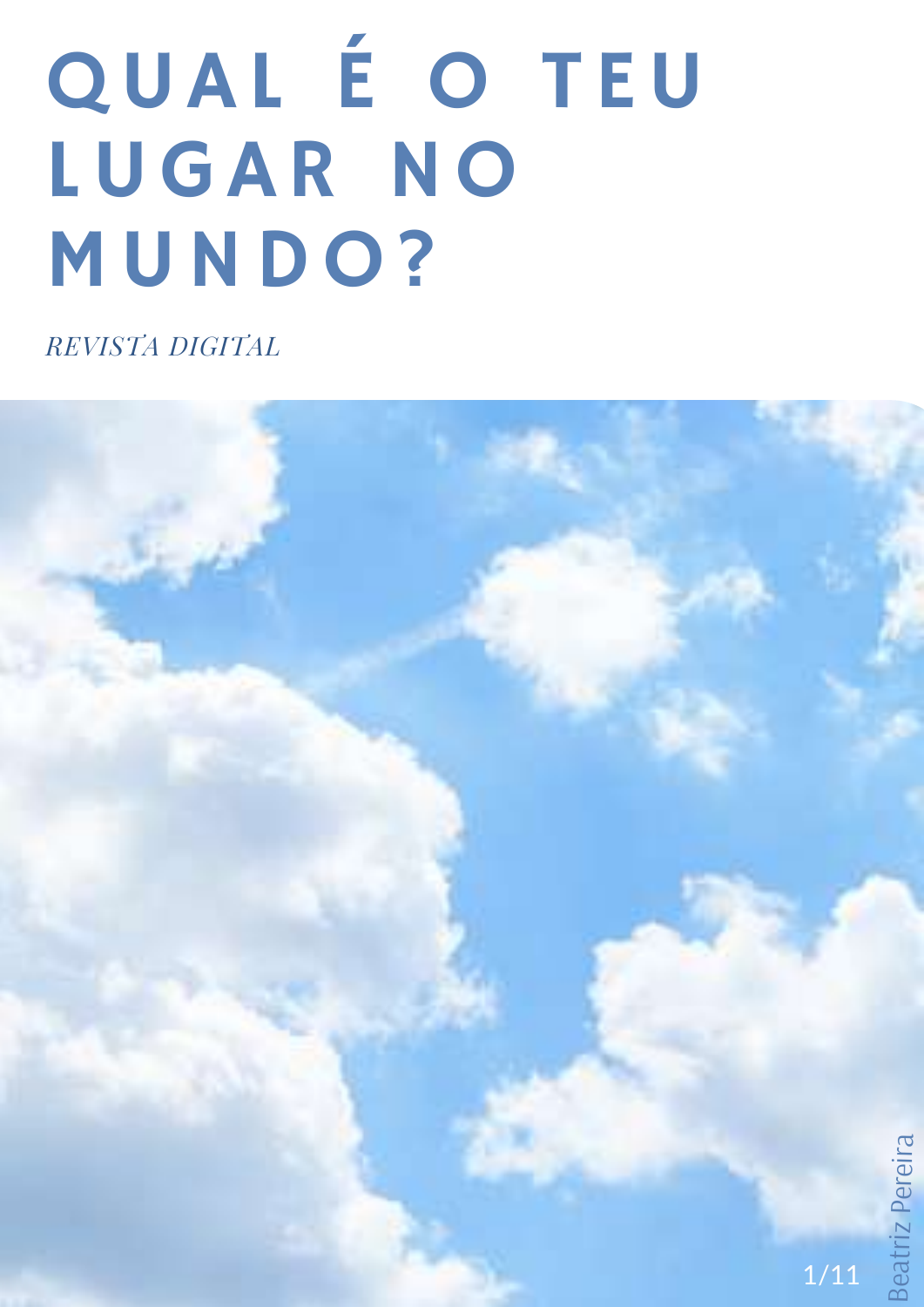### PORTUGUÊS

Chamo-me Beatriz Pereira , tenho 13 anos e ando no 8.º ano. Faço anos a 22 de novembro e sou natural de Évora mas moro no redondo , ou seja , sou Portuguesa. Moro com os meus pais e sou filha única.Gosto muito de estar com os meus amigos, passar tempo com a família, fazer natação e ouvir música. Não gosto muito de pintar e tudo o que tem haver com , discutir com os amigos ou com os meus pais. Eu considero me amiga, simpática , organizada um pouco teimosa.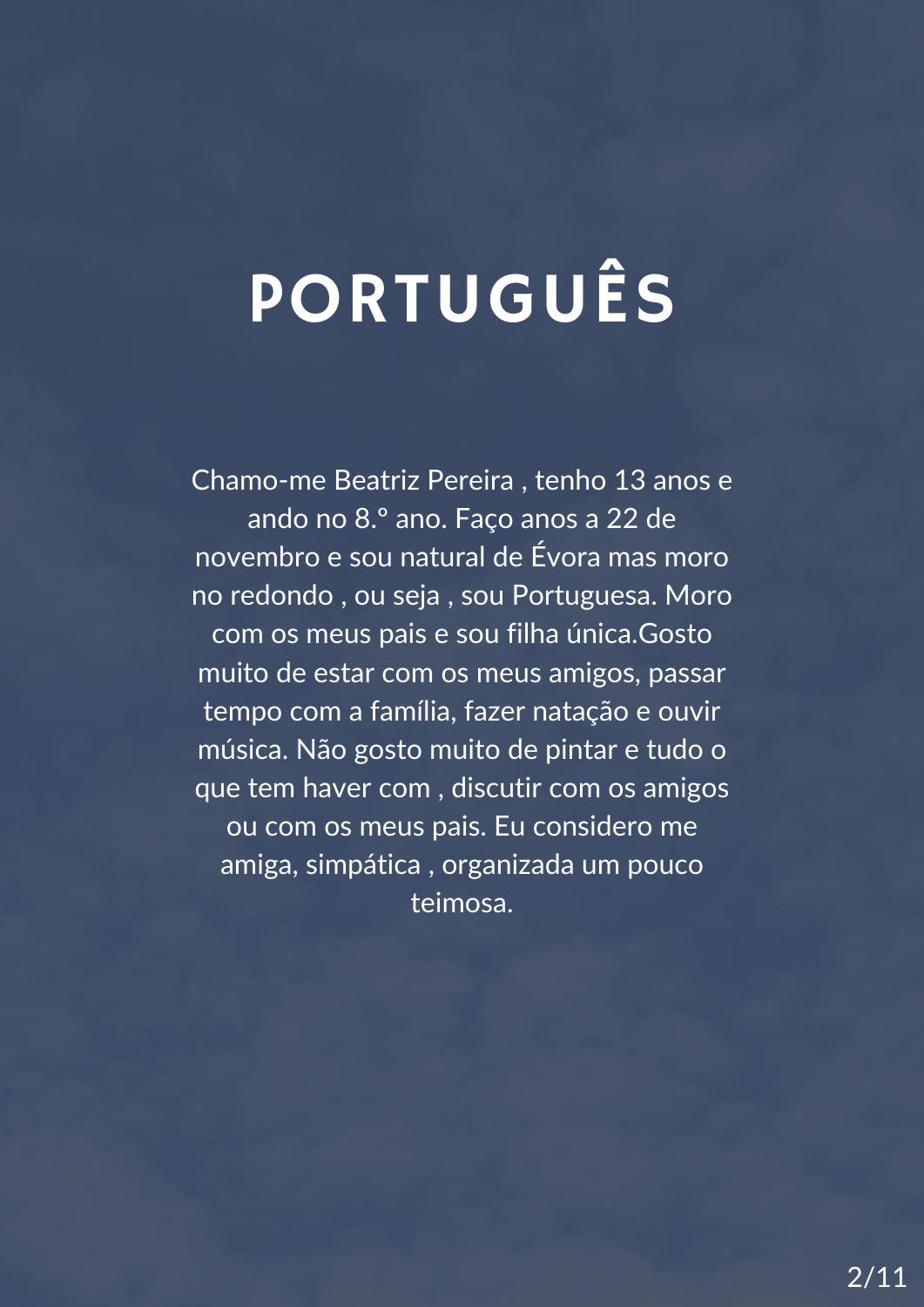## INGLÊS

My name is Beatriz Pereira, I am 13 years old and I am in 8th grade. I was born on 22 November and I am from Évora but live in Redondo, that is, I am Portuguese. I live with my parents and am an only child. I love being with my friends, spending time with family, swimming and listening to music. I don't really like painting, tomatoes and everything to do with, discuss with friends or with my parents. I consider myself friendly, nice, organized and a little stubborn.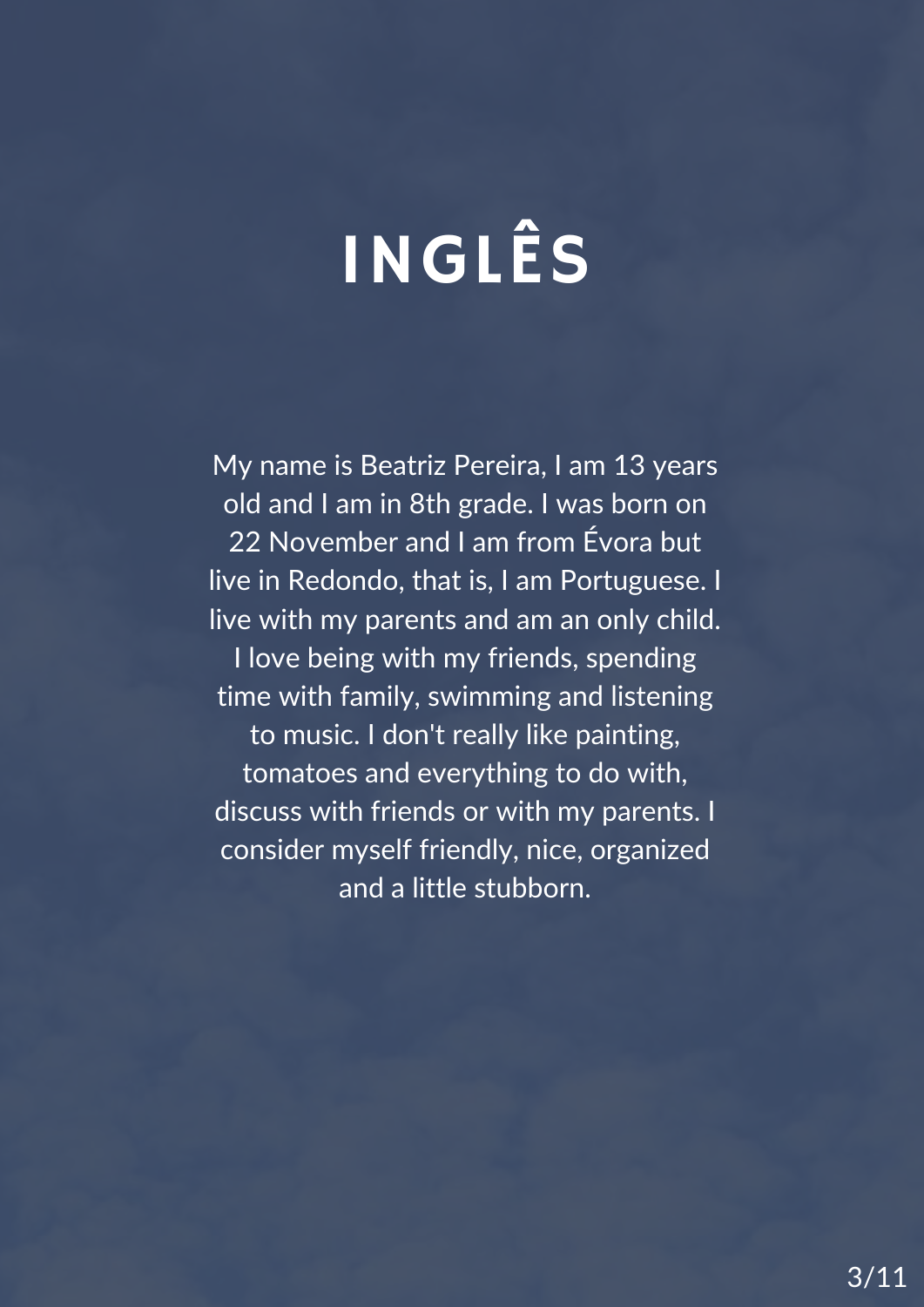### **ESPANHOL**



¿Quieres visitar Redondo y no sabes dónde quedarte? Te daré algunos consejos de alojamiento para que pases la noche.





#### **CONVENTO DE SÃO PAULO**

- ALDEIA DA SERRA D'OSSA REDONDO ÉVORA 7170-120 PORTUGAL
- quarto cruzeiro- 35€ (por  $\ddot{\phantom{0}}$ noche)
- suite fonte- $44C$  (por noche)
- · quarto São Paulo-52€ (por noche)

 $(351) 266 989 160$ RESERVAS@HOTELCONVENTOSAOPA ULO.COM

#### **Algunos servicios:**

- · cafetería
- · pisos
- · cocina
- restaurante / bar
- · reacción
- · galería
- · piscina



https://drive.google.com/file/d/1EClzEl1\_6QE KjlOi2rX1LAG9wpLCMmXO/view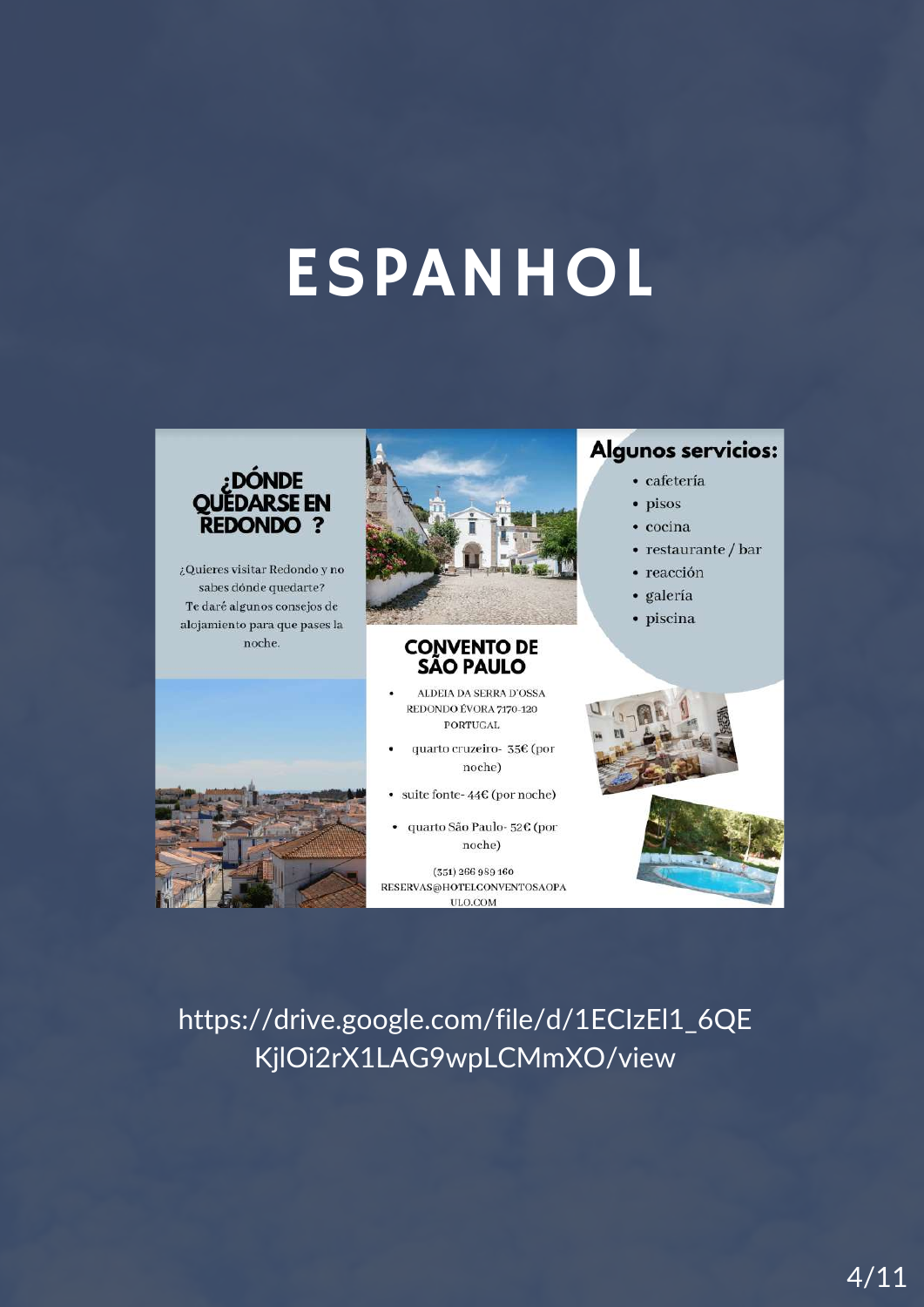### **GEOGRAFIA**



#### HTTPS : / /PREZI .C OM/VIEW/C5ADENHDXAXC O L4 O O N9N/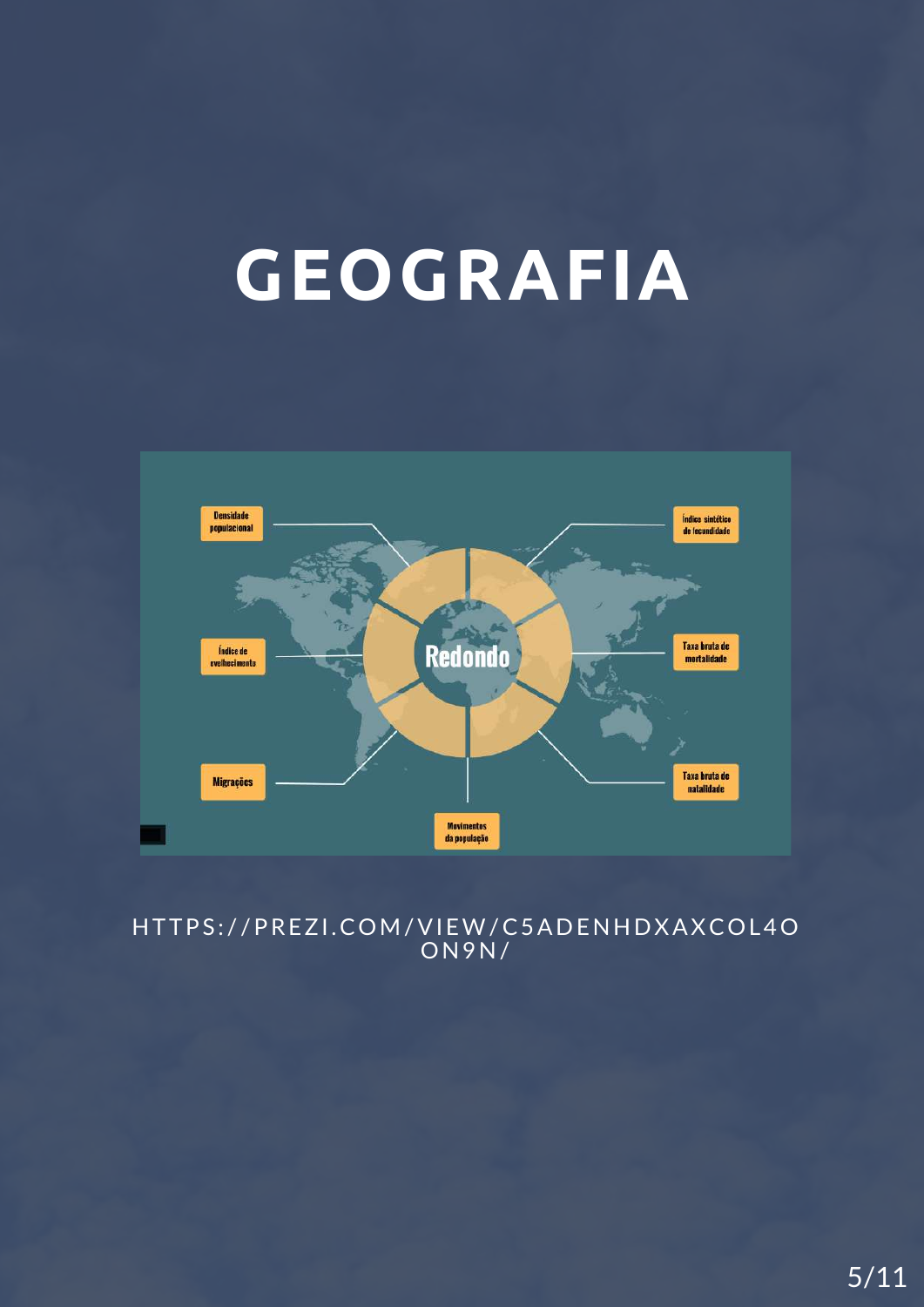#### ALTERAÇÕES CLIMÁTICAS

### AS ALTERAÇÕES CLIMÁTICAS

Pagina Inicial - Alterações Climática

#### Introdução:

Neste trabalho iremos falar um pouco sobre o tema "Alterações climáticas" e citaremos algumas curiosidades sobre o tema. Dentro deste vamos responder a alguns tópicos:

- · Quais são os países mais afetados em relação ás alterações climáticas;
- · Quais as consequências do aquecimento global;
- · Como as alterações climáticas nos vão afetar;
- · O que são alterações climáticas;

#### HTTPS : / / S ITES .G O O GLE.C OM/D/1HX453M94HLHTM L O D5 Q GFWZNS SMZS O LEM/P/1S6Y3HWURAMLP7N O Y1MKFF4 Q NPGH8T Q V Q /EDIT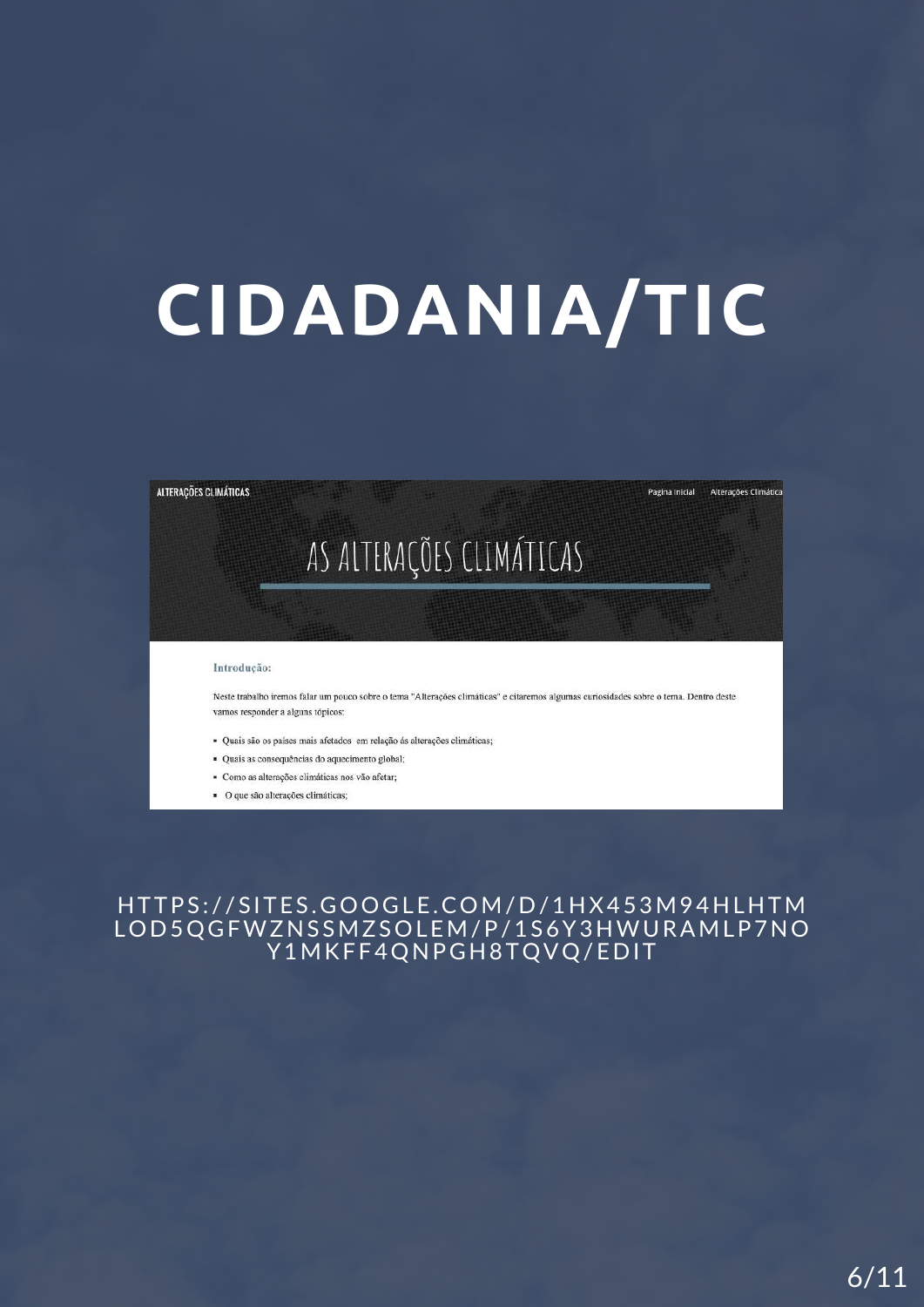| Notícias Falsas<br>Lideres Digitais-Notícias Falsas<br>O seu email será registado quando enviar este formulário<br>Não é beatrizpereira12661@avredondo.net? Mude de conta<br>*Obrigatório      |          |
|------------------------------------------------------------------------------------------------------------------------------------------------------------------------------------------------|----------|
| O que são as notícias falsas? *<br>Notícias falsas mas com um pouco de verdade<br>Notícias que são boatos ou desinformações<br>Notícias manipuladas por outras pessoas                         | 5 pontos |
| Qual o sentido dessas notícias serem publicadas? *<br>São publicadas para enganar as pessoas e burla-las<br>São publicadas para nos alertar de algo<br>São publicadas para nos dizer a verdade | 5 pontos |

#### HTTPS : / /D O CS .G O O GLE.C OM/F O RMS /D/E/1FAIP Q L SPESSERSON MORNIS 6 Q 3YS0MXKHTBJ SGERYIZ9SEUMVKFJ - TUG/VIEWF O RMYTHM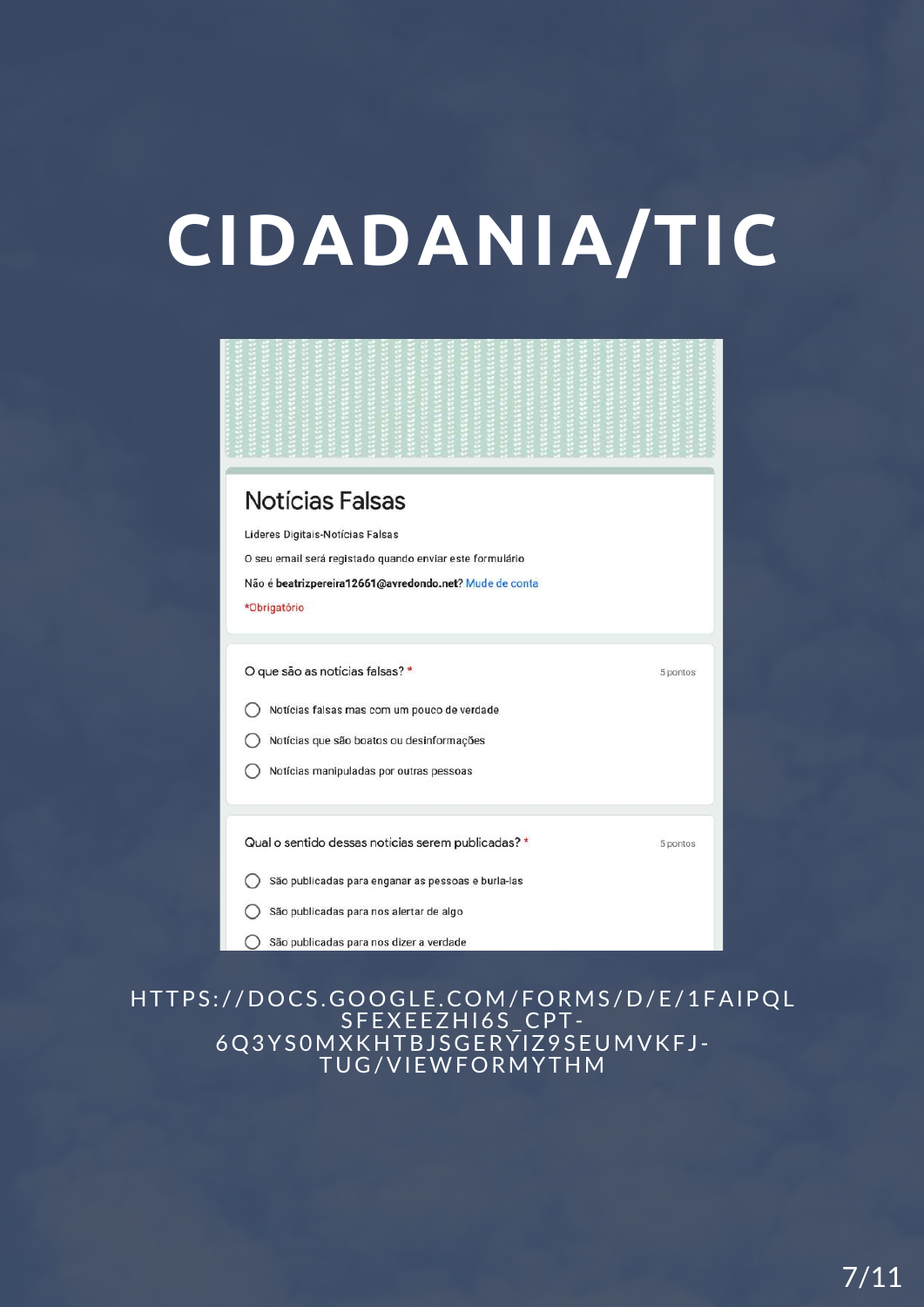

#### HTTPS://DRIVE.GOOGLE.COM/FILE/D/1N59 TPIK1HVUC-5CAWG81FNVTZV\_QIJQ1/VIEW



#### HTTPS : / / SCRATCH.MIT.EDU/PR O JECTS /4824 60047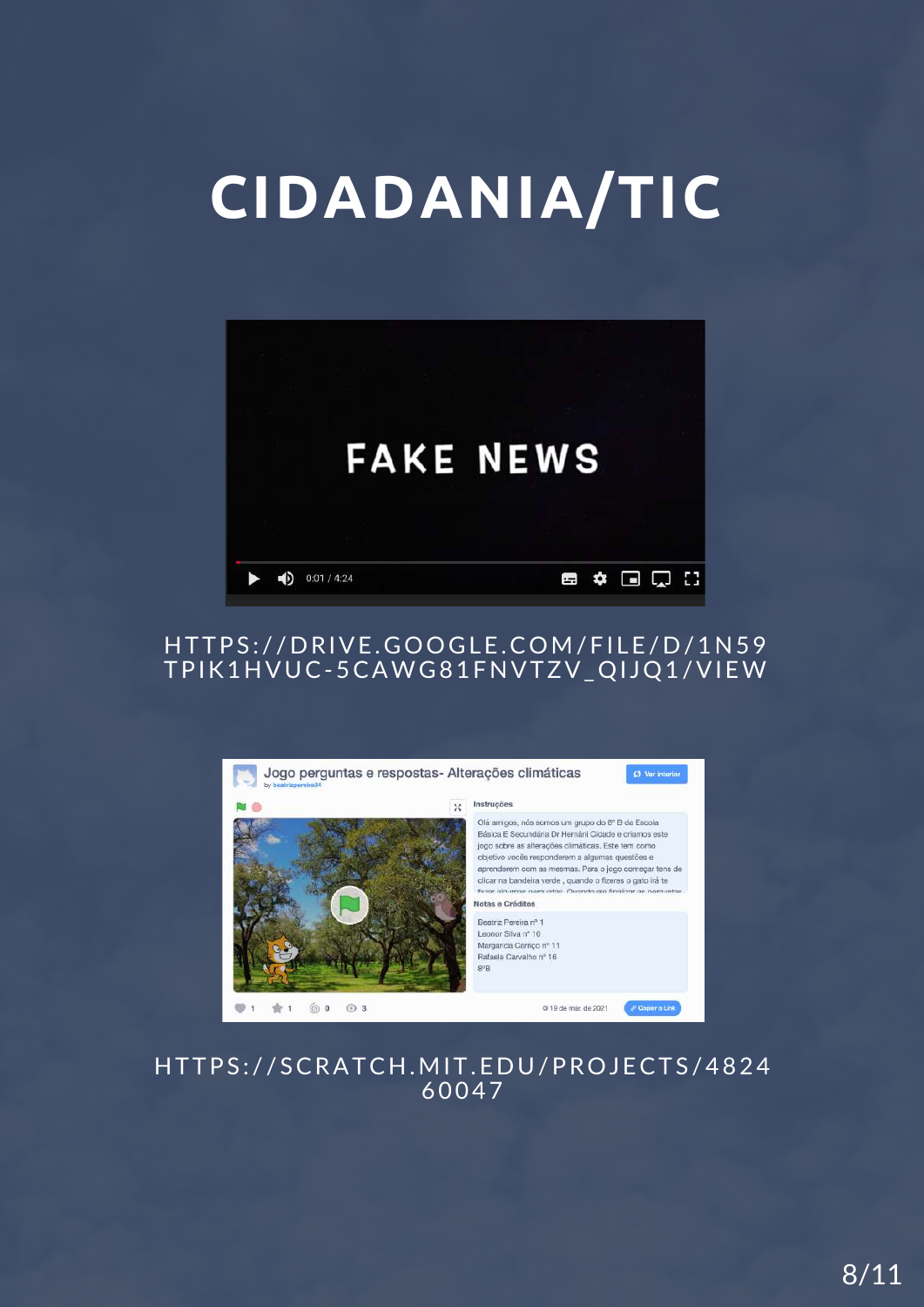



-Depende da raça

**O** REPÚBLICA

Peixe -Não exigem nenhum tipo de atividade física

Beatriz Pereira nº1 8ºB

HTTPS : / /DRIVE.G O O GLE.C OM/FI L E/D/1U9NZ7 O 3RS7YYKAS0T Q APA W6MRULYJSSL/VIEW

Declaração Universal dos Direitos dos Animais



HTTPS://DRIVE.GOOGLE.COM/FIL E/D/1VMJ Q KHRYC O NMKUSUDN Q XLM5RPMK2VAEU/VIEW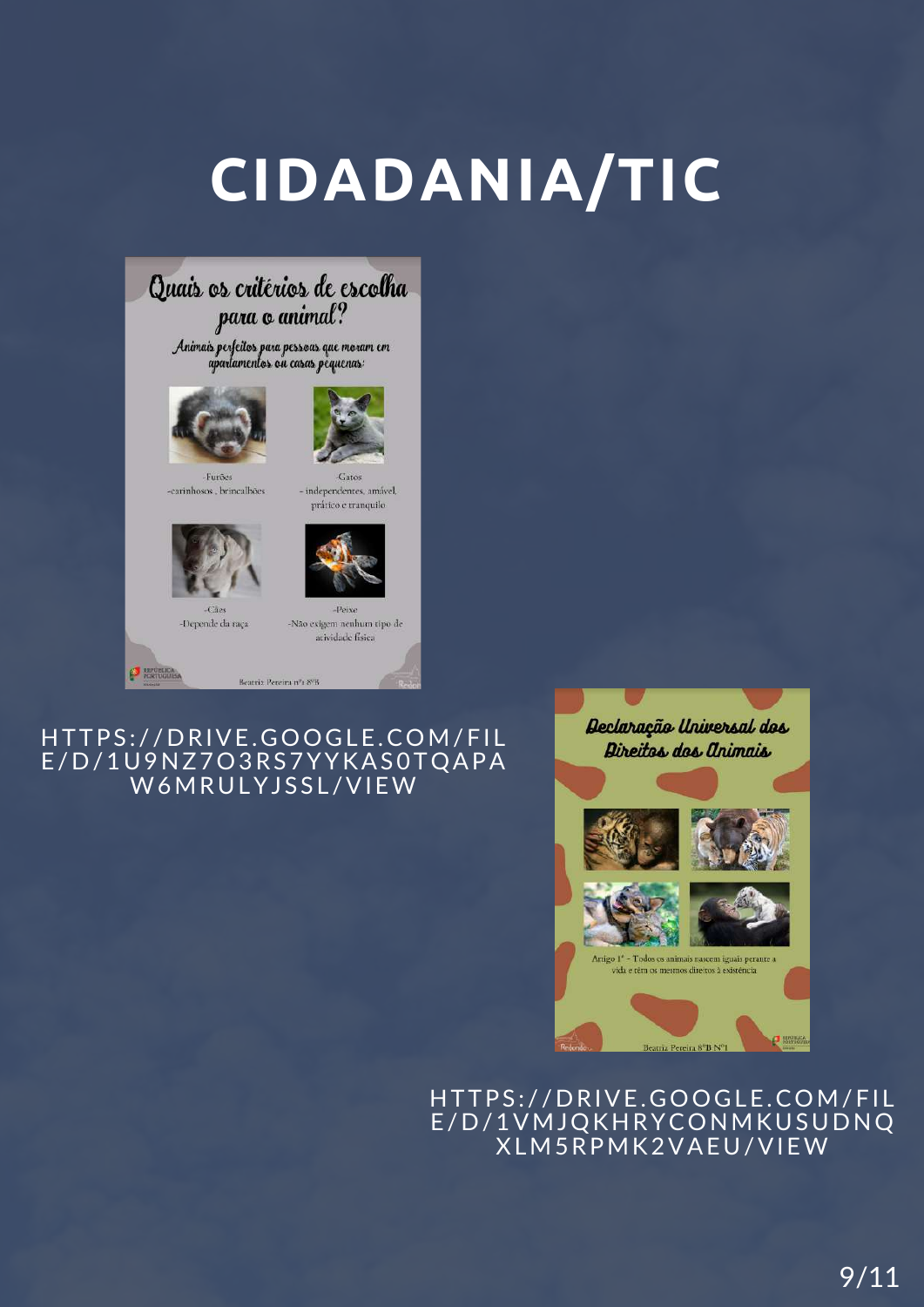

#### HTTPS : / /D O CS .G O O GLE.C OM/F O RMS /D/E/1F AIP Q L SFUY COC 63 K G J K J L U T Y F A I H \_ 3 U A Y H G D 7 -NDS0LMNOVYGDSD1FG/VIEWFORM